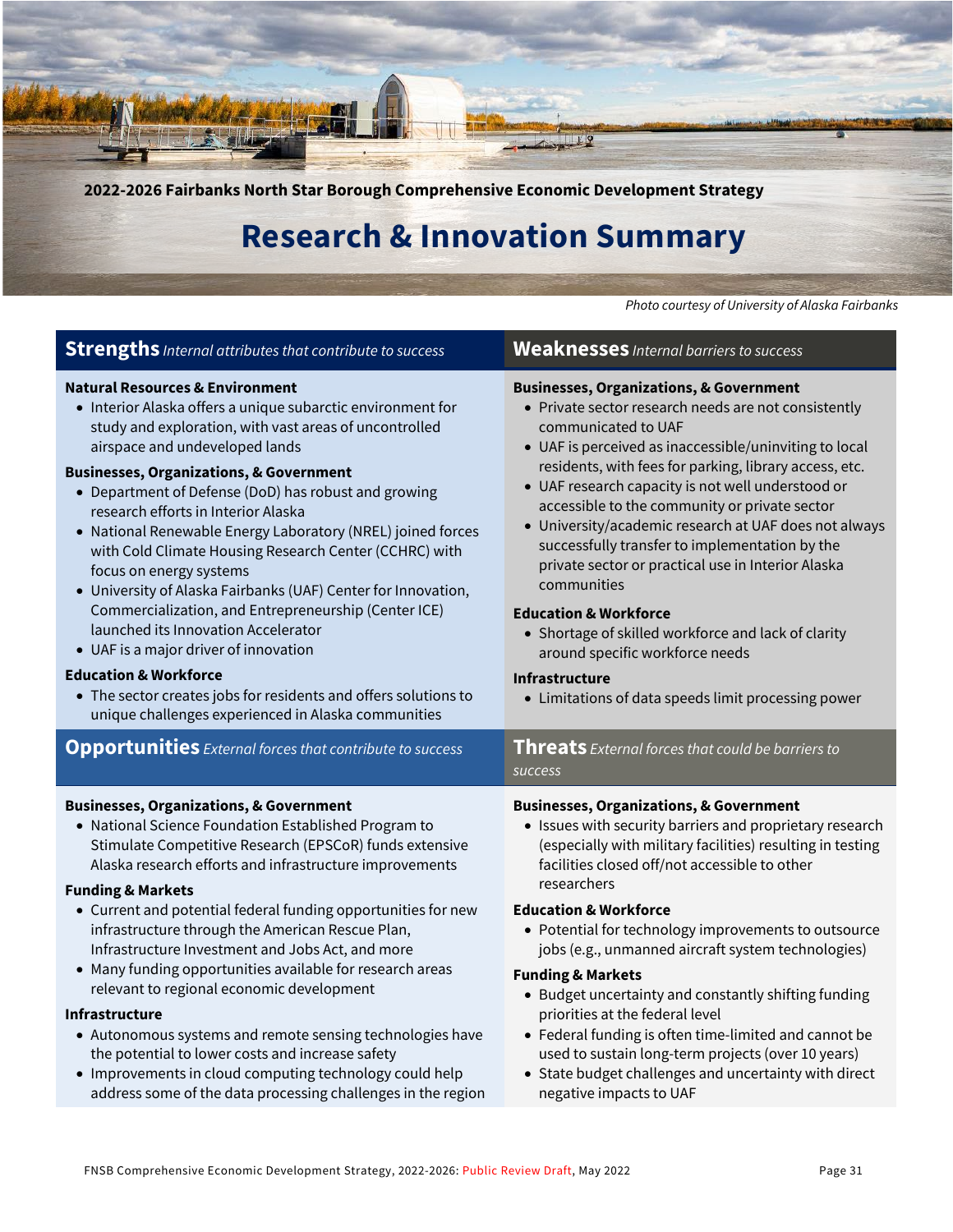| <b>Where</b><br><b>We Are</b> | What measurements can we use to track progress?<br>Where do we want to be in 5 years?                                                                                                                                                                                    | 2026<br><b>Targets</b> |
|-------------------------------|--------------------------------------------------------------------------------------------------------------------------------------------------------------------------------------------------------------------------------------------------------------------------|------------------------|
| \$49 M                        | <b>Private Sector Business Research - Business research and development expenditures (80%</b><br>privately funded by companies, 8% federal, 10% other); Helps identify private sector investment<br>since it excludes universities and federally funded research centers | \$51.4 M               |
| \$110.9<br>M<br>(FY20)        | Academic Sector Research - Research-related expenditures from external research funding,<br>including federal grants, state pass throughs, and state research grants; up 14% from FY2015<br>(597.5 M)                                                                    | <b>\$130 M</b>         |
| 49<br>(FY20)                  | Ph.D.s - Annual number of UAF students receiving Ph.Ds.; increasing this number will be key<br>(FY20) for achieving Tier 1 Research University status (requires increasing the annual # of PhDs by a<br>factor of 2-4)                                                   | <b>100</b>             |

*Sources: Business Enterprise Research and Development Survey, 2019; UAF Fact Sheets*



"There are so many opportunities. Even though we're not a coastal town, UAF supports coastal communities through mariculture, fisheries research, ocean energy, transportation, tourism. We support the fisheries industry with research. There are many funding opportunities for ocean research and most require University partnerships."

"Research funding brings in dollars and employs people. The translation of research also supports economic development by providing innovative solutions to business challenges."



*Photos courtesy of University of Alaska Fairbanks*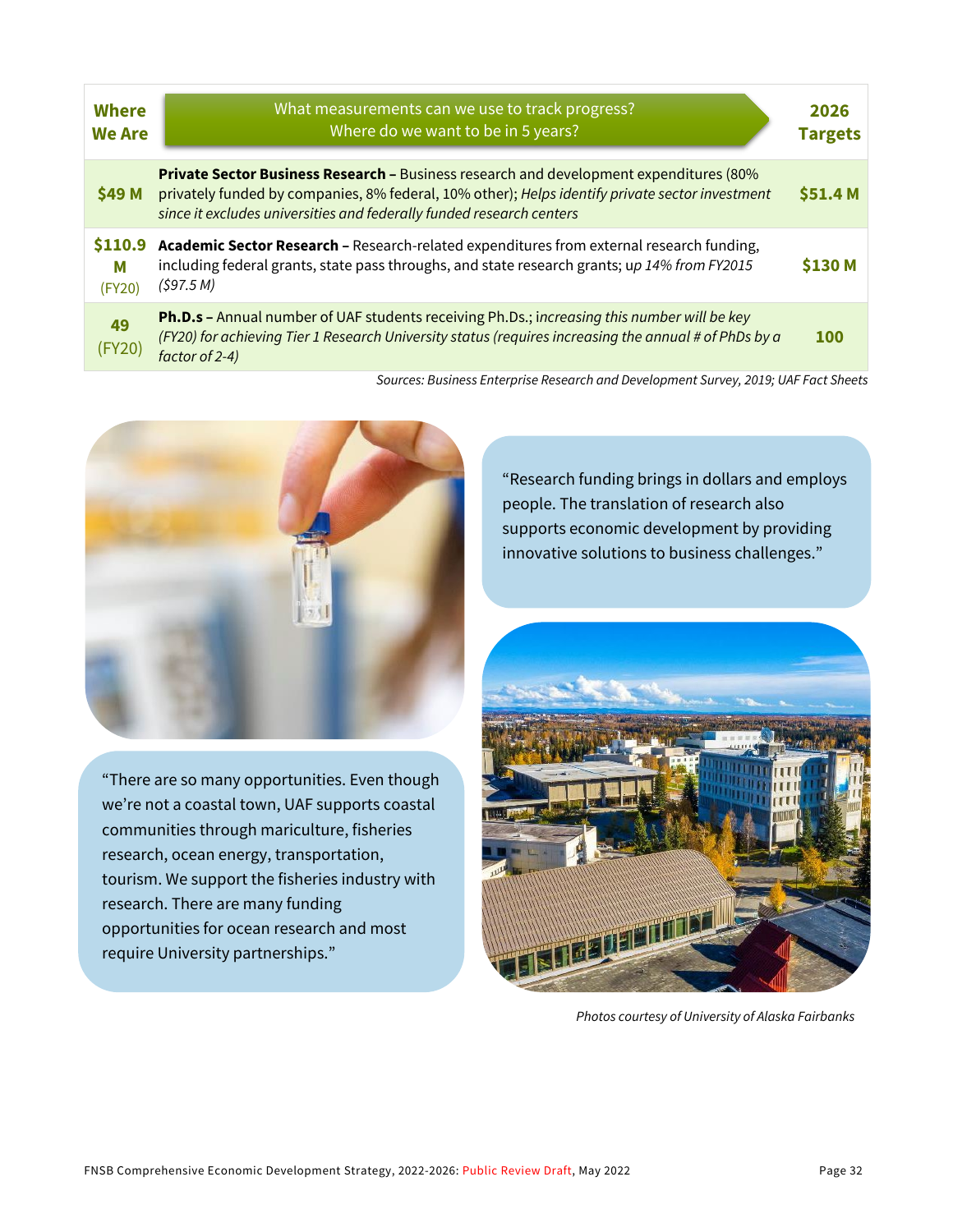### **Research & Innovation Objectives** *– Long term improvements and changes we want to see in five years or more*



1. Interior Alaska is a renowned research hub and attracts scholars, entrepreneurs, institutions, and experts from rural communities to generate innovative solutions to modern challenges, with both local and global applications.



2. Research efforts in Interior Alaska are successfully translated into private sector application and catalyze the growth of new and existing businesses.

"We need to consider how industry needs get identified and communicated back to research institutions like UAF; how do they get elevated to research priorities?"

"Large companies are coming in and hiring UAF graduates to manage aerial and underwater autonomous equipment; those employees can stay here but support high tech jobs from a distance. Fairbanks could continue to grow as a hub for these remote, high-skilled workers."

#### **Strategies & Actions** – *Activities we will implement over the next five years to accomplish goals & targets*

- **1. Enhance Research Institutions**  Position UAF and other Interior Alaska institutions as global leaders in research and innovation. *(Objective 1)*
	- a. Achieve Tier 1 Research University status for UAF.
	- b. Establish Fairbanks International Airport as an unmanned aircraft system hub.  $\triangle \mathbf{V}$
	- c. Leverage the collaboration between CCHRC and NREL to further grow renewable energy research and energy conservation facilities and programs; use as a model for other partnerships.
	- d. Identify sector needs and create workforce pipelines to fill needed "middle ground" research roles, including the vocational and trade skills needed to support research projects.
	- e. Better retain UAF students in the community after graduation.
- **2. Expand Research and Development**  Celebrate, promote, and expand research efforts that support economic development, resiliency, and quality of life in Alaska communities. *(Objectives 1, 2)*
	- a. Research of agricultural and mariculture technologies and harvesting potential.
	- b. Research aimed at climate change documentation, adaptation, and carbon capture and storage.
	- c. Research energy solutions including renewable energy technologies, microgrids, nuclear, energy efficiency.  $\mathbb{S}$   $\mathbb{U}$
	- d. Military-relevant research, including cold weather testing, unmanned aircraft systems, satellite remote sensing, aerospace, natural hazards, and Arctic-relevant topics like infrastructure, emergency response, transportation.  $\mathbb{S}$
	- e. Biomedical and public health research efforts such as the One Health concept.  $\mathcal{L}$
	- f. Geologic and mineral research.  $\mathcal{S}$
	- g. Research that identifies solutions to meet Alaska's unique housing needs including design techniques, water-sewer improvements, and increasing utilization of local materials.  $\mathcal{L}$
	- h. Fisheries and oceans research that supports coastal communities and ocean-based economic activities.
	- i. Develop an Arctic Emergency Services Center of Excellence.  $\bigotimes$
- **3. Engage Entrepreneurs** Assist innovators in building on their discoveries and pivoting into private sector and business opportunities. *(Objective 2)*
	- a. Promote and expand the Center ICE's new [Innovation Accelerator](https://www.alaska.edu/centerice/index.php) program and Students2Startups internship program.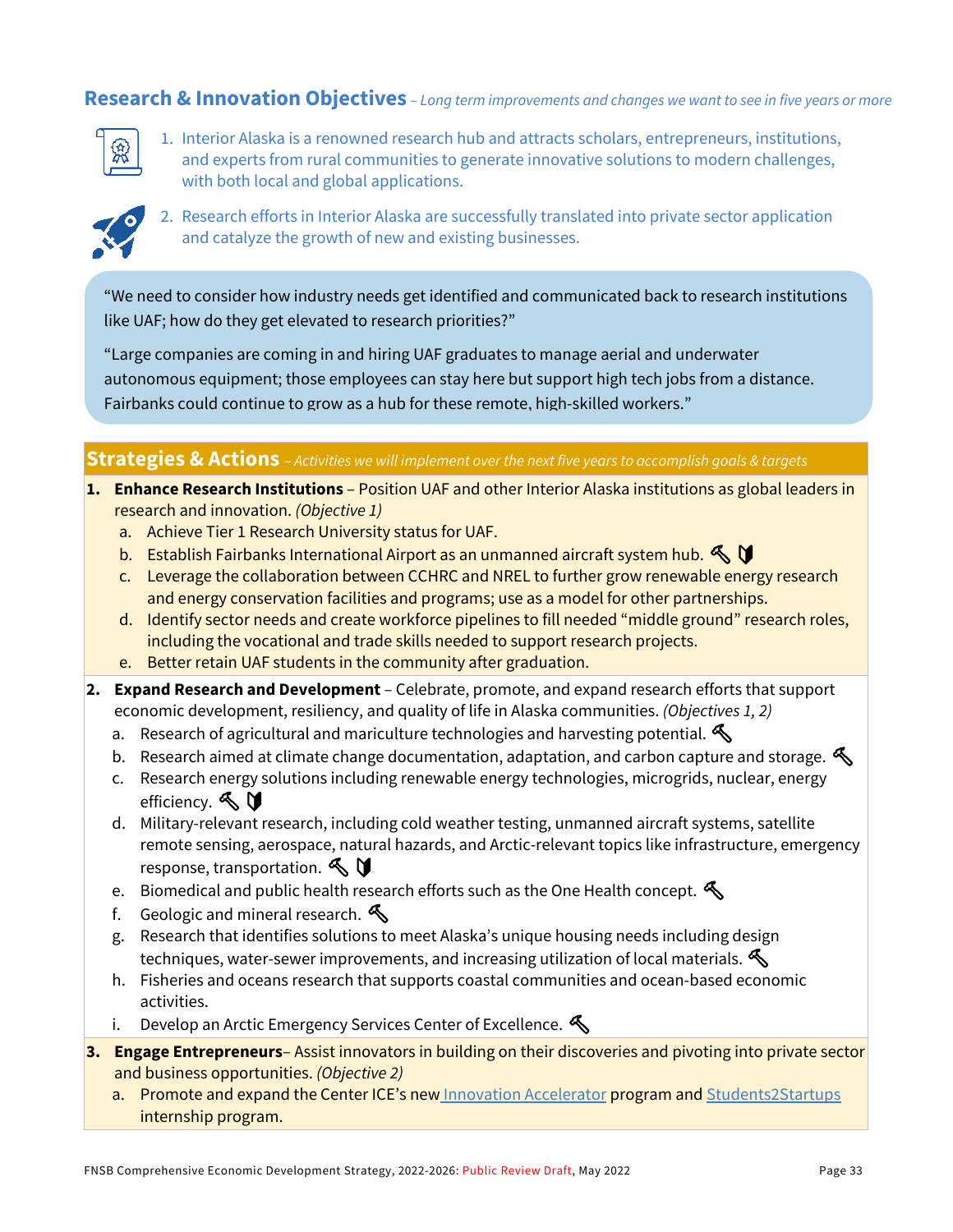- b. Create a dedicated community space for early-stage innovators to collaborate and share resources.  $\clubsuit$
- c. Establish network of entrepreneurial mentors who can connect with new entrepreneurs.
- d. Expand networking and engagement between entrepreneurs, Center ICE, and other relevant programs.
- **4. Build Community Partnerships**  Engage communities and Tribes as critical partners in research efforts. *(Objectives 1, 2)*
	- a. Collaborate with Tribes to elevate the role of traditional ecological knowledge (TEK) in research efforts.
	- b. Support greater community participation and diverse local hire in research efforts and ensure community-based research is communicated back to communities in stakeholders in accessible and usable formats, including the potential creation of a database of UAF research projects and outcomes.
	- c. Involve communities in the design phases when crafting research proposals.
	- d. Create a research communications strategy for better reporting and updating the community on research achievements, priorities, and projects, and to solicit industry research needs.
	- e. Actively address the lack of diversity in the research field and identify strategies for improvement.



### **Other Relevant Resources**

*Photo courtesy of University of Alaska Fairbanks*

- **UAF Strategic Plan 2027**. University of Alaska Fairbanks. November 2021. [View here.](https://uaf.edu/strategic/goals.php)
- **UAF Department of Defense Support.** University of Alaska Fairbanks webpage. *View here.*
- **List of UAF Research Facilities**. University of Alaska Fairbanks. View here.
- **North to Opportunity: Aerospace Industry Summary Page.** The State of Alaska. [View here.](http://north2opportunity.com/industries/aerospace/)
- **Arctic Research Plan.** Interagency Arctic Research Policy Committee, National Science & Technology Council. Dec. 2021[. View here.](https://www.iarpccollaborations.org/plan/index.html)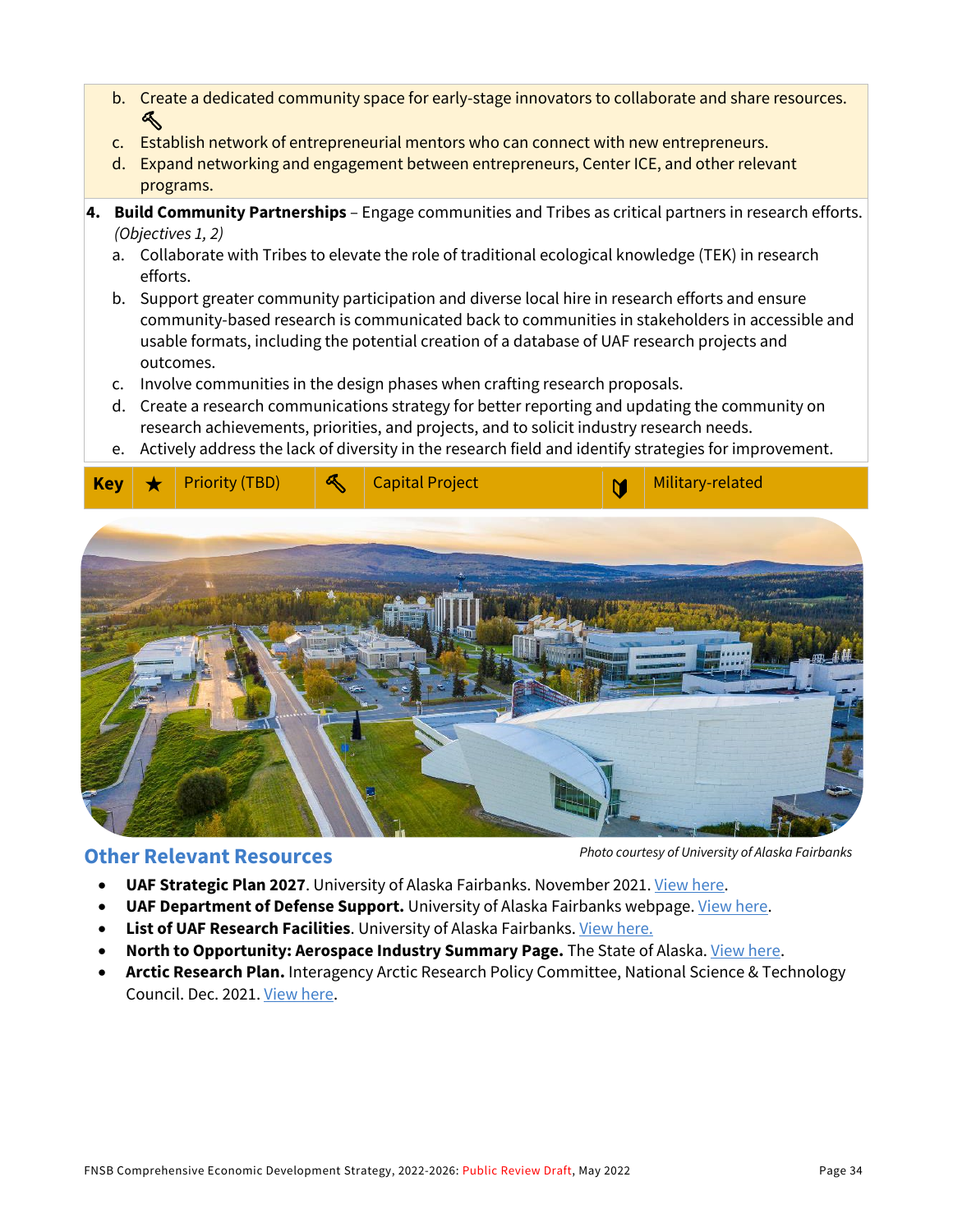# **Research & Innovation**

*See Appendix A for a list of acronyms.*

## **Strategy #1: Enhance Research Institutions – Position UAF and other Interior Alaska institutions as global leaders in research and innovation.**

| <b>Capital</b><br>Project? |                | <b>Action</b>                                                                                                                                                                                | Lead               | <b>Support</b>                                  | <b>Estimated</b><br><b>Resources</b> | <b>Target</b><br><b>Completion</b> |
|----------------------------|----------------|----------------------------------------------------------------------------------------------------------------------------------------------------------------------------------------------|--------------------|-------------------------------------------------|--------------------------------------|------------------------------------|
|                            |                | <b>a.</b> Achieve Tier 1 Research University status for UAF.                                                                                                                                 | <b>UAF</b>         |                                                 | TBD                                  | 2026                               |
| $\checkmark$               |                | <b>b.</b> Establish Fairbanks International Airport as an unmanned<br>aircraft system hub.                                                                                                   | DOT&PF             | UAF, DoD                                        | TBD                                  | <b>TBD</b>                         |
|                            | $\mathsf{c}$ . | Leverage the collaboration between CCHRC and NREL to<br>further grow renewable energy research and energy<br>conservation facilities and programs; use as a model for<br>other partnerships. | <b>CCHRC, NREL</b> | <b>UAF</b>                                      | Varies                               | Ongoing                            |
|                            | d.             | Identify sector needs and create workforce pipelines to fill<br>needed "middle ground" research roles, including the<br>vocational and trade skills needed to support research<br>projects.  | <b>UAF</b>         | Alaska Job Center Network, industry<br>partners | Varies                               | Ongoing                            |
|                            |                | e. Better retain UAF students in the community after<br>graduation.                                                                                                                          | <b>UAF</b>         | Alaska Job Center Network, unions               | Varies                               | Ongoing                            |

## **Strategy #2: Expand Research and Development – Celebrate, promote, and expand research efforts that support economic development, resiliency, and quality of life in Alaska communities.**

| <b>Capital</b><br>Project? |                | <b>Action</b>                                                                                                                                                                                                                             | Lead        | <b>Support</b>                                                                                                                                                             | <b>Estimated</b><br><b>Resources</b> | <b>Target</b><br><b>Completion</b> |
|----------------------------|----------------|-------------------------------------------------------------------------------------------------------------------------------------------------------------------------------------------------------------------------------------------|-------------|----------------------------------------------------------------------------------------------------------------------------------------------------------------------------|--------------------------------------|------------------------------------|
| ✓                          |                | a. Research of agricultural and mariculture technologies and<br>harvesting potential.                                                                                                                                                     | <b>UAF</b>  | National Oceanic and Atmospheric<br>Administration (NOAA), Southeast<br>Conference, coastal communities,<br>IAFN, Fairbanks Soil and Water<br><b>Conservation District</b> | Varies                               | Ongoing                            |
| ✓                          |                | <b>b.</b> Research aimed at climate change documentation,<br>adaptation, and carbon capture/ storage.                                                                                                                                     | <b>UAF</b>  | NREL, REAP; FCAC, ANTHC, DoD                                                                                                                                               | Varies                               | Ongoing                            |
| ✓                          | $\mathsf{c}$ . | Research energy solutions including renewable energy<br>technologies, microgrids, nuclear, energy efficiency.                                                                                                                             | <b>NREL</b> | REAP, GVEA, UAF, DoD, ANTHC, FCAC,<br>Solarize Fairbanks, GVEA, AEA                                                                                                        | Varies                               | Ongoing                            |
| ✓                          | d.             | Military-relevant research, including cold weather testing,<br>unmanned aircraft systems, satellite remote sensing,<br>aerospace, natural hazards, and Arctic-relevant topics like<br>infrastructure, emergency response, transportation. | <b>DoD</b>  | UAF, Federal Emergency Management<br>Agency (FEMA), state agencies                                                                                                         | Varies                               | Ongoing                            |

FNSB Comprehensive Economic Development Strategy, 2022-2026: Public Review Draft, May 2022 Page 74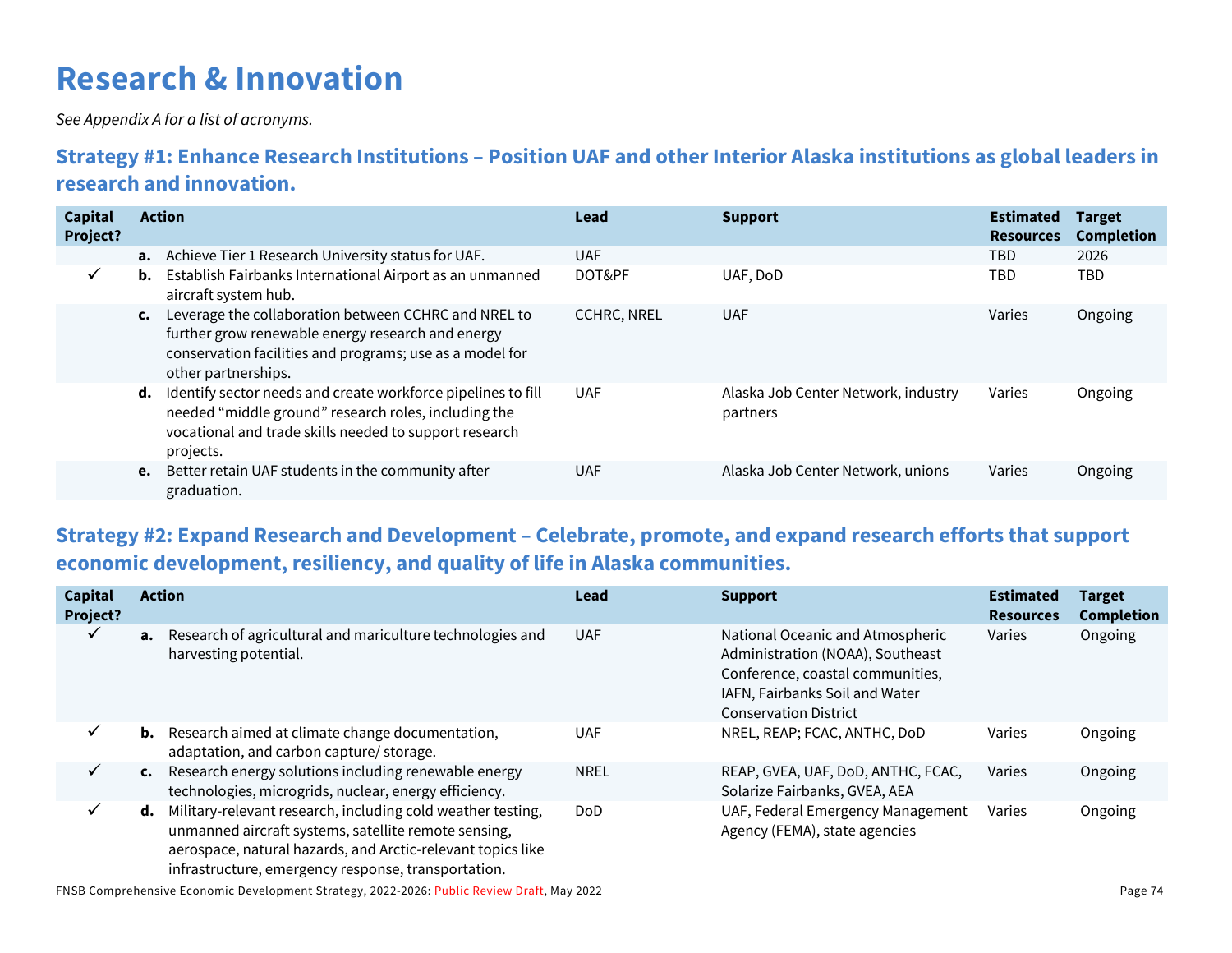| <b>Capital</b><br>Project? |    | <b>Action</b>                                                                                                                                                                        | Lead         | <b>Support</b>                                                                                                                                                                       | <b>Estimated</b><br><b>Resources</b> | <b>Target</b><br><b>Completion</b> |
|----------------------------|----|--------------------------------------------------------------------------------------------------------------------------------------------------------------------------------------|--------------|--------------------------------------------------------------------------------------------------------------------------------------------------------------------------------------|--------------------------------------|------------------------------------|
| ✓                          | e. | Biomedical and public health research efforts such as the<br>One Health concept.                                                                                                     | <b>UAF</b>   | Foundation Health Partners, DoD,<br>TCC, Alaska Division of Public Health                                                                                                            | Varies                               | Ongoing                            |
| ✓                          |    | Geologic and mineral research.                                                                                                                                                       | <b>UAF</b>   | DNR, Alaska Mining Association,<br>mining companies, USGS                                                                                                                            | Varies                               | Ongoing                            |
| ✓                          | g. | Research that identifies solutions to meet Alaska's unique<br>housing needs including design techniques, water-sewer<br>improvements, and increasing utilization of local materials. | <b>CCHRC</b> | UAF, ANTHC, TCC, IRHA                                                                                                                                                                | Varies                               | Ongoing                            |
|                            |    | h. Fisheries and oceans research that supports coastal<br>communities and ocean-based economic activities.                                                                           | <b>UAF</b>   | NOAA, Southeast Conference, coastal<br>communities, fish harvesting and<br>processing companies, community<br>development quota organizations,<br>Alaska Marine Conservation Council | Varies                               | Ongoing                            |
| ✓                          |    | Develop an Arctic Emergency Services Center of Excellence.                                                                                                                           | <b>UAF</b>   | FAA, BLM Alaska Fire Service, Alaska<br>Division of Forestry                                                                                                                         | TBD                                  | TBD                                |

### **Strategy #3: Support Entrepreneurs – Assist innovators in building on their discoveries and pivoting into private sector and business opportunities.**

| Capital<br>Project? | <b>Action</b> |                                                                                                                              | Lead                  | <b>Support</b> | <b>Estimated</b><br><b>Resources</b> | <b>Target</b><br><b>Completion</b> |
|---------------------|---------------|------------------------------------------------------------------------------------------------------------------------------|-----------------------|----------------|--------------------------------------|------------------------------------|
|                     |               | <b>a.</b> Promote and expand Center ICE's new Innovation<br>Accelerator program and Students2Startups internship<br>program. | <b>UAF</b>            | SBDC, FEDC     | TBD                                  | TBD                                |
|                     |               | <b>b.</b> Create a dedicated community space for early-stage<br>innovators to collaborate and share resources.               | TBD                   | TBD            | TBD                                  | TBD                                |
|                     |               | c. Establish network of entrepreneurial mentors who can<br>connect with new entrepreneurs.                                   | UAF Center ICE        | SBDC, FEDC     | TBD                                  | TBD                                |
|                     |               | <b>d.</b> Expand networking and engagement between<br>entrepreneurs, Center ICE, and other relevant programs.                | <b>UAF Center ICE</b> | SBDC, FEDC     | TBD                                  | TBD                                |

### **Strategy #4: Build Community Partnerships – Engage communities and Tribes as critical partners in research efforts.**

| <b>Capital</b><br><b>Project?</b> | Action                                                                                                                                                                        | Lead       | <b>Support</b>                                               | <b>Estimated</b><br><b>Resources</b> | <b>Target</b><br>Completion |
|-----------------------------------|-------------------------------------------------------------------------------------------------------------------------------------------------------------------------------|------------|--------------------------------------------------------------|--------------------------------------|-----------------------------|
|                                   | <b>a.</b> Collaborate with Tribes to elevate the role of traditional<br>ecological knowledge in research efforts.                                                             | <b>UAF</b> | Tribes, Regional Corporations, state<br>and federal agencies | Varies                               | Ongoing                     |
|                                   | <b>b.</b> Support greater community participation and diverse local<br>hire in research efforts and ensure community-based<br>research is communicated back to communities in | UAF        |                                                              | Varies                               | Ongoing                     |